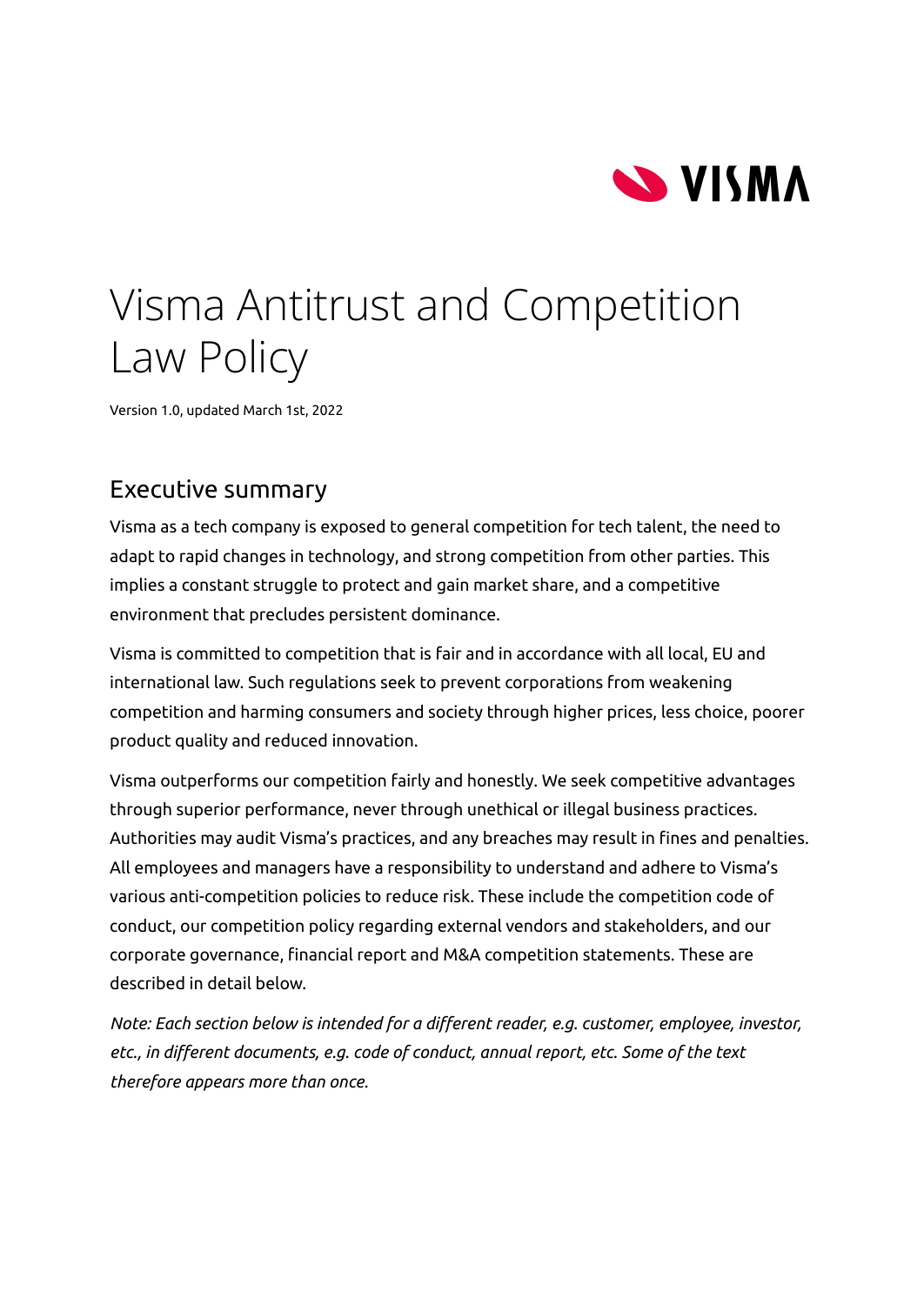# Competition statement: Corporate Governance

#### A company in a highly competitive and dynamic environment

Visma is a technology company and is exposed to risks associated with general competition for technological talent, implementing and adapting to rapid changes in technology, and strong competition from other parties. The competition can be divided into two core categories: Large international companies and smaller local players with highly localised solutions. This implies a constant struggle to protect and gain market share, and a competitive environment that precludes persistent dominance. All Visma companies have numerous local specialised competitors, and while some of these may be aggressive in certain areas, their potential risk impact on the Visma Group's diversified offerings as a whole is limited.

#### Active competition law policies

In regards to local, EU and international competition law, as well as antitrust and market regulation, Visma has active [policies](#page-0-0) to ensure that no conflicts of interest take place, including for the related areas of corruption, bribery and money laundering.

## Competition statement: Visma employee code of conduct

#### Competition and market regulations

As employees you have a responsibility to understand and adhere to the below competition code of conduct to reduce potential significant risk for Visma.

Visma is committed to competition that is fair and in accordance with all local, EU and international law. Such regulations seek to prevent corporations from weakening competition and harming consumers and society through higher prices, less choice, poorer product quality and reduced innovation. Examples may be:

- Cooperation between two or more companies to restrict competition on pricing, divide markets between them, or limit technological innovation and development.
- A single company using a dominant position in a broad or narrow market to impose unreasonable prices or limit production to hurt other companies in that market.

Authorities may, on their own accord or after input from victims, media, or former employees, audit such companies' practices and impose severe multi-million Euro fines and penalties on them. On suspicion of breach of this code of conduct you are to immediately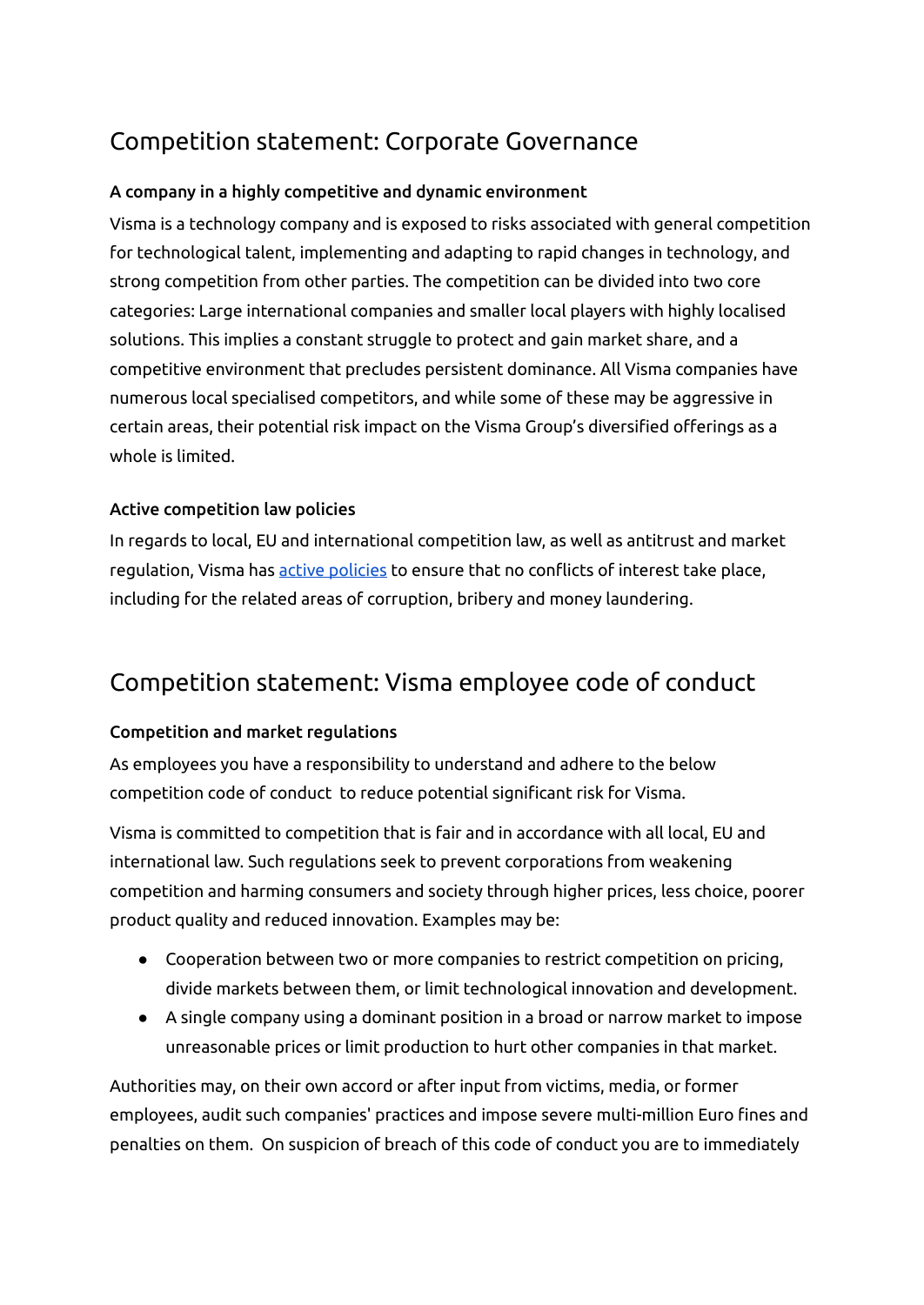contact your manager, or use the established *[Whistleblowing](https://www.visma.com/whistleblowing/) Channel* to inform the legal and compliance functions at Visma.

#### Competition code of conduct

- We outperform our competition fairly and honestly. We seek competitive advantages through superior performance, never through unethical or illegal business practices.
- Stealing proprietary information or trade secrets that were obtained without the owner's consent, or inducing such disclosures by past or present employees of other companies is prohibited.
- Each employee and manager should
	- Endeavor to respect the rights of and deal fairly with Visma's customers, suppliers, competitors and employees.
	- Never take unfair advantage of anyone through manipulation, concealment, abuse of privileged information, blackmail, misrepresentation of material facts, or other illegal trade practice.
	- Never engage in price fixing, bid [rigging](#page-4-0) (collusion in which bidders on a contract decide who should be successful in the tender, and then draft their bids accordingly), allocation of markets or customers, or similar illegal anti-competitive activities.
	- Maintain Visma's valuable reputation, compliance with our quality processes and safety requirements, and handle all inspection and testing routines and documents in accordance with all applicable specifications and requirements.
	- Understand that the purpose of minor and limited business entertainment and gifts in a commercial setting is purely to create goodwill and sound working relationships, not to gain unfair advantage with customers, vendors or government representatives.
	- Never accept a gift, in person or by a family member unless the gift (1) is not a cash gift and is in accordance with Visma's anti corruption policy, (2) is consistent with customary business practices, (3) is of reasonable value, (4) cannot be construed as a bribe or payoff and (5) does not violate any laws, regulations or applicable policies of the other party's organisation, and 6) has been declared to your leader or with objective certainty is appropriate.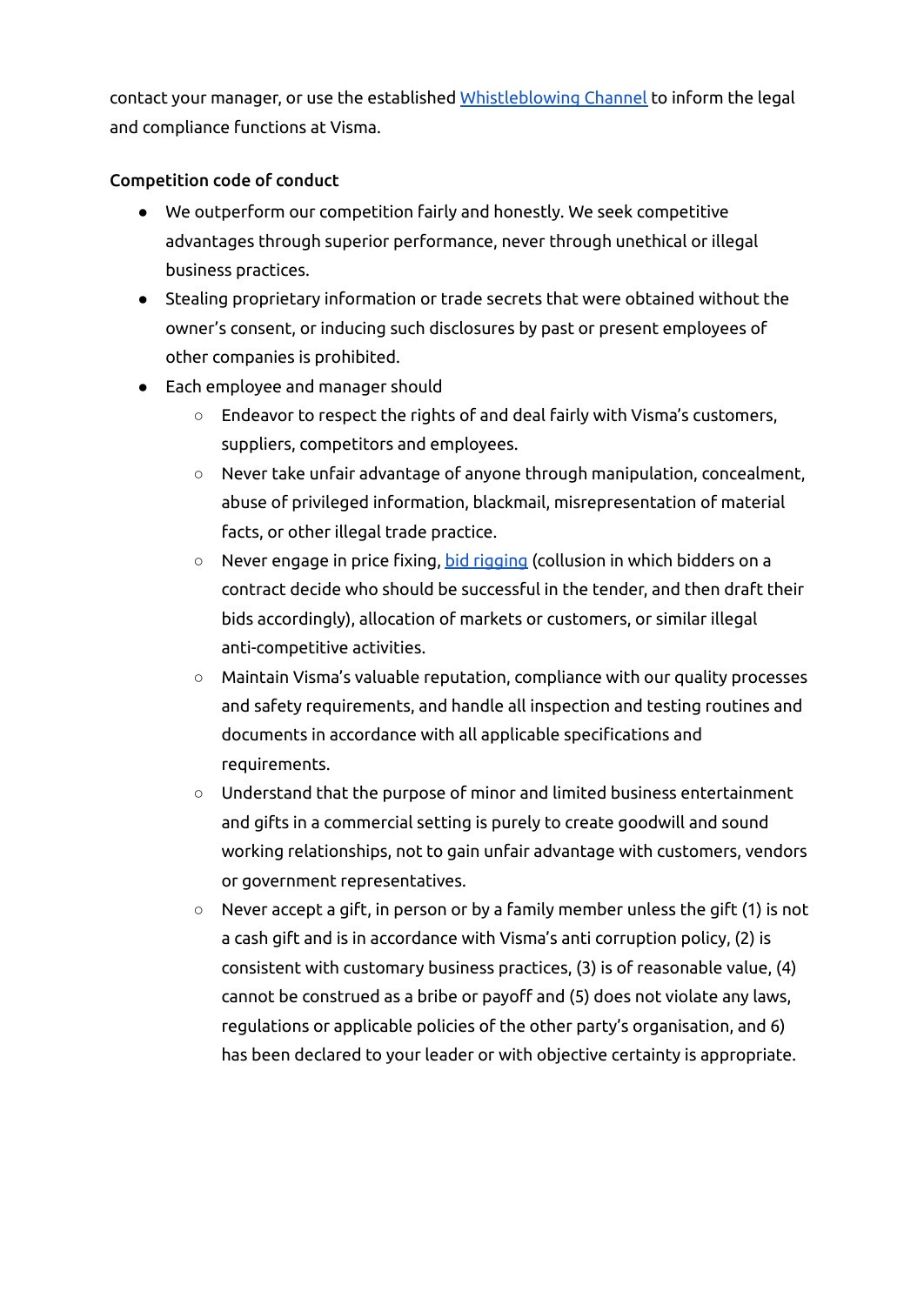# Competition statement: Financial reports

#### Market and technology risks

As all companies, Visma is exposed to general economic fluctuations and GDP developments in the different countries where Visma is selling its products and services. As a technology company, Visma is also exposed to risks associated with shifts in technology, and resulting changes in the competitive landscape.

The competition can mainly be divided into two groups; large international companies and smaller, local competitors. Visma's main international competitors are Microsoft and Sage, with Oracle and SAP also having a significant presence in the Nordic markets. In addition Visma faces localised competitors, often specialising in a given geography or market segment. Visma has competed with each of these businesses in the Nordics, Benelux and Central Europe over a number of years and has maintained a strong position with high brand recognition and good customer satisfaction.

## Competition statement: M&A

#### A company in a highly competitive environment precluding dominance

Visma is a technology company and is exposed to risks associated with general competition for technological talent, implementing and adapting to rapid changes in technology, and strong competition from other parties. The competition can be divided into two categories: Large international companies and smaller local players with highly localised solutions. This implies a constant struggle to protect and gain market share, and a competitive environment that precludes persistent dominance. Competition has been present in our markets continuously for many years, and technological shifts of significant magnitude have struck incumbents in the software and technology markets frequently. This includes the emergence of the Internet in the 1990s, mobile technology in the 2000s, public cloud hosting and Software as a Service in the 2010s, and the Payment Services Directive and other financial deregulation in the 2020s. Although Visma is used to such shifts, competition remains a constant challenge.

## Competition statement: External vendors and stakeholders

Visma is committed to competition that is fair and in accordance with all local, EU and international law. In regards to local, EU and international competition law, as well as antitrust and market regulation, Visma has active policies to ensure that no conflicts of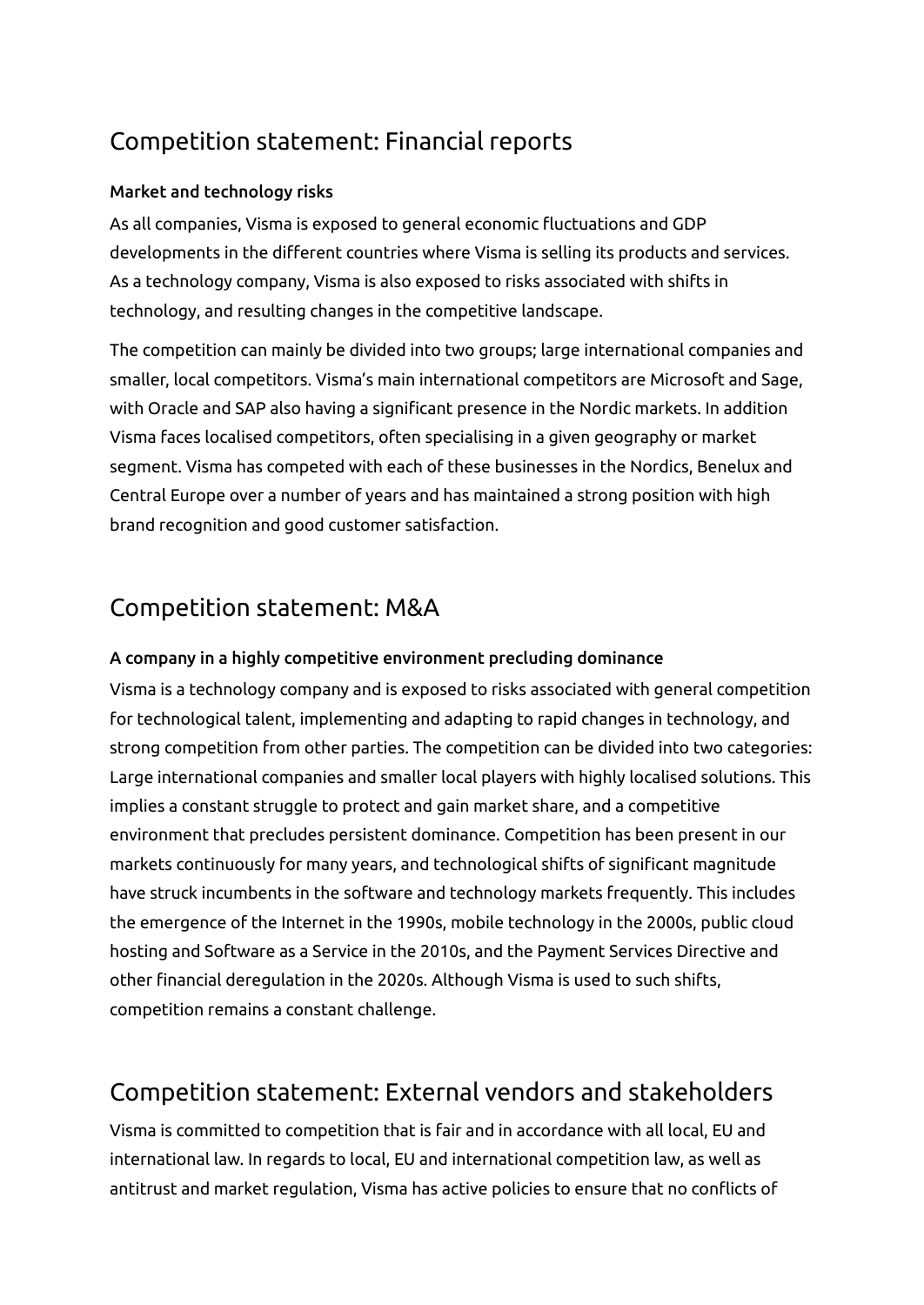interest take place, including for the related areas of corruption, bribery and money laundering.

#### <span id="page-4-0"></span>Bid rigging

Bid rigging (collusive tendering) occurs when businesses, which would otherwise be expected to compete, secretly conspire to raise prices or lower the quality of goods or services for purchasers who wish to acquire products or services through a bidding process. Competitors could agree in advance who will submit the winning bid on a contract to be awarded through a competitive bidding process. Bid rigging may also include monetary payments by the designated winning bidder to one or more of the conspirators. Bid rigging is more likely to occur when a small number of companies supply the good or service.

#### Visma anti–bid-rigging policy

Visma's policy dictates that employees and managers involved in bids and tenders are:

- Informed about the potential issues with bid rigging before designing or participating in a tender process.
- Designing the tender process, or participation of it, to maximise the potential participation of genuinely competing bidders.
- To define requirements clearly and avoid predictability.
- To design any tender process, or participation in one, to effectively reduce communication among bidders.
- To carefully choose objective criteria for evaluating and awarding the tender.
- On suspicion of bid rigging immediately contacting their manager or using the established [Whistleblowing](https://www.visma.com/whistleblowing/) Channel to inform the legal and compliance functions at Visma.

## Competition statement: Visma Partner and resellers

Visma partner and reseller agreements are subject to all local, EU and international law, and Visma partners and resellers are free to set their own end-user prices. Recommended retail prices and maximum resale prices will generally be permitted, provided they do not amount to a minimum or fixed resale price as a result of pressures or incentives offered by any of the parties.

# Competition statement: Visma Group business units

Competition articles 101 and 102 of the *Treaty on the Functioning of the European Union (TFEU)* apply to the competition activities of *undertakings*. Article 101 prohibits